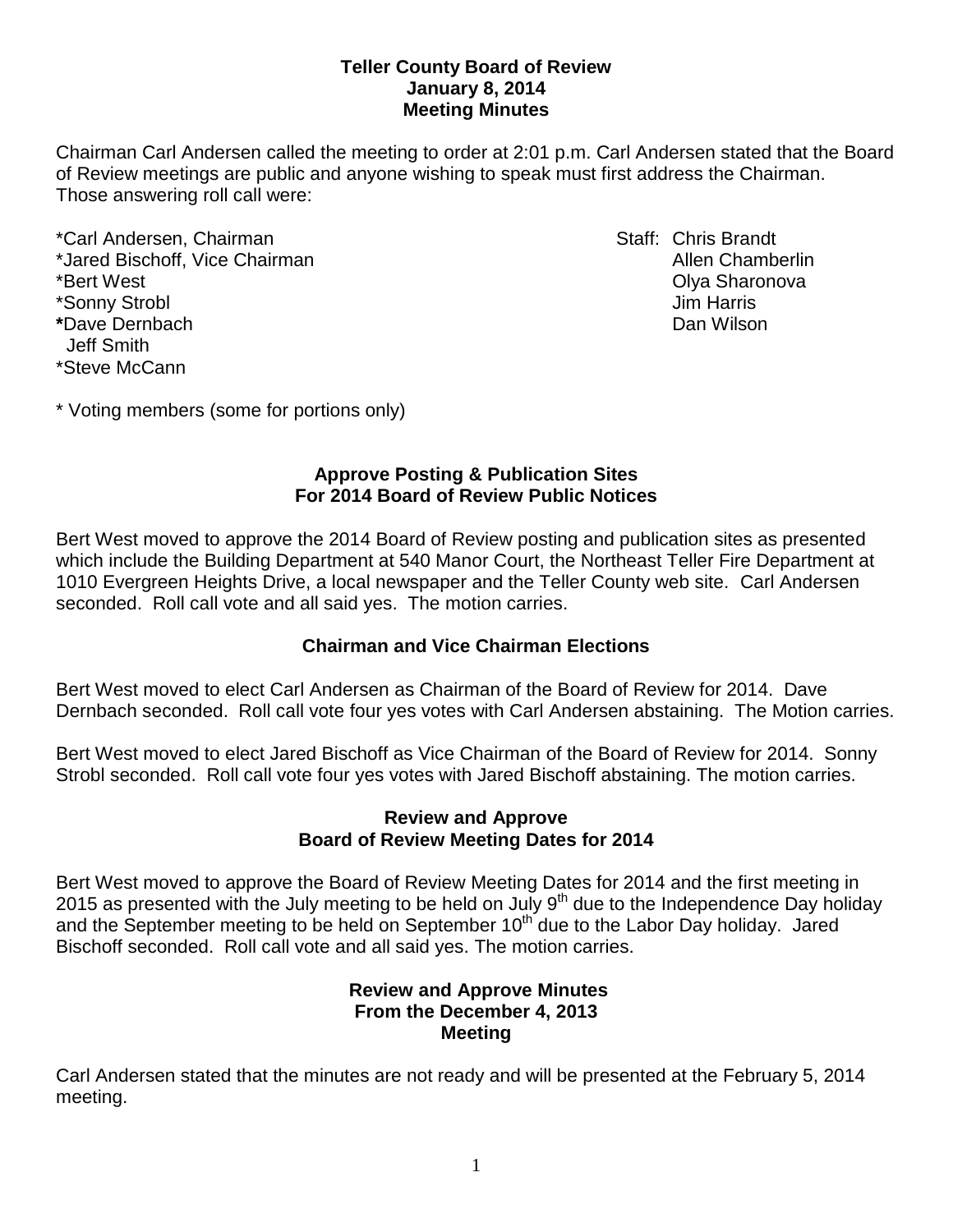### **Contractor Licenses Maine Builders, LLC John Maine Reactivation of License #3863B & company name change**

Mr. Maine is not present.

Carl Andersen continued to agenda item B: Daniel Lamb Construction/Daniel Lamb/ Upgrade from Class D Framing to Class C

#### **Daniel Lamb Construction Daniel Lamb Upgrade from Class D Framing to Class C**

Mr. Lamb present. Mr. Lamb gave a brief overview of his recent work history and building experience, which included but was not limited to the following:

> Mr. Lamb has done work in Teller County for over 17 years Currently he carries a Class D framing license and works for homeowners and other general contractors; however he is applying for a Class C license to be able to pull permits as a general contractor himself Mr. Lamb runs the jobs for Turnkey Construction as a supervisor He is also knowledgeable when it comes to concrete and ICF foundations and roofs, he has done many of them as a subcontractor Allen Chamberlin notified Daniel Lamb that work with foundations and roofs is not part of the scope of his D license, his license is for Class D framing only and other work performed under this license is a violation of the code Mr. Lamb agreed with Mr. Chamberlin and explained that is why he is applying for Class C license so he can do all the work and not be in violation of the code

Carl Andersen opened this matter up for public comment. No public comment. Close public comment.

There was further discussion between the applicant, Allen Chamberlin, and the Board, which included but was not limited to the following:

> The Board members asked more questions regarding submitted letters of reference and decided that in order for them to grant a Class C license to Mr. Lamb they would need to see a minimum of two more letters of reference: one form a general contractor and another from either an architect or an engineer

Chris Brandt indicated everything was in order with the State.

Sonny Strobl moved to grant Daniel Lamb Construction, with Daniel Lamb as the examinee, an upgrade from Class D Framing to Class C, conditioned upon receipt of two more letters of reference: one form a general contractor and another from either an architect or an engineer. Jared Bischoff seconded. Roll call vote and all said yes. The motion carries.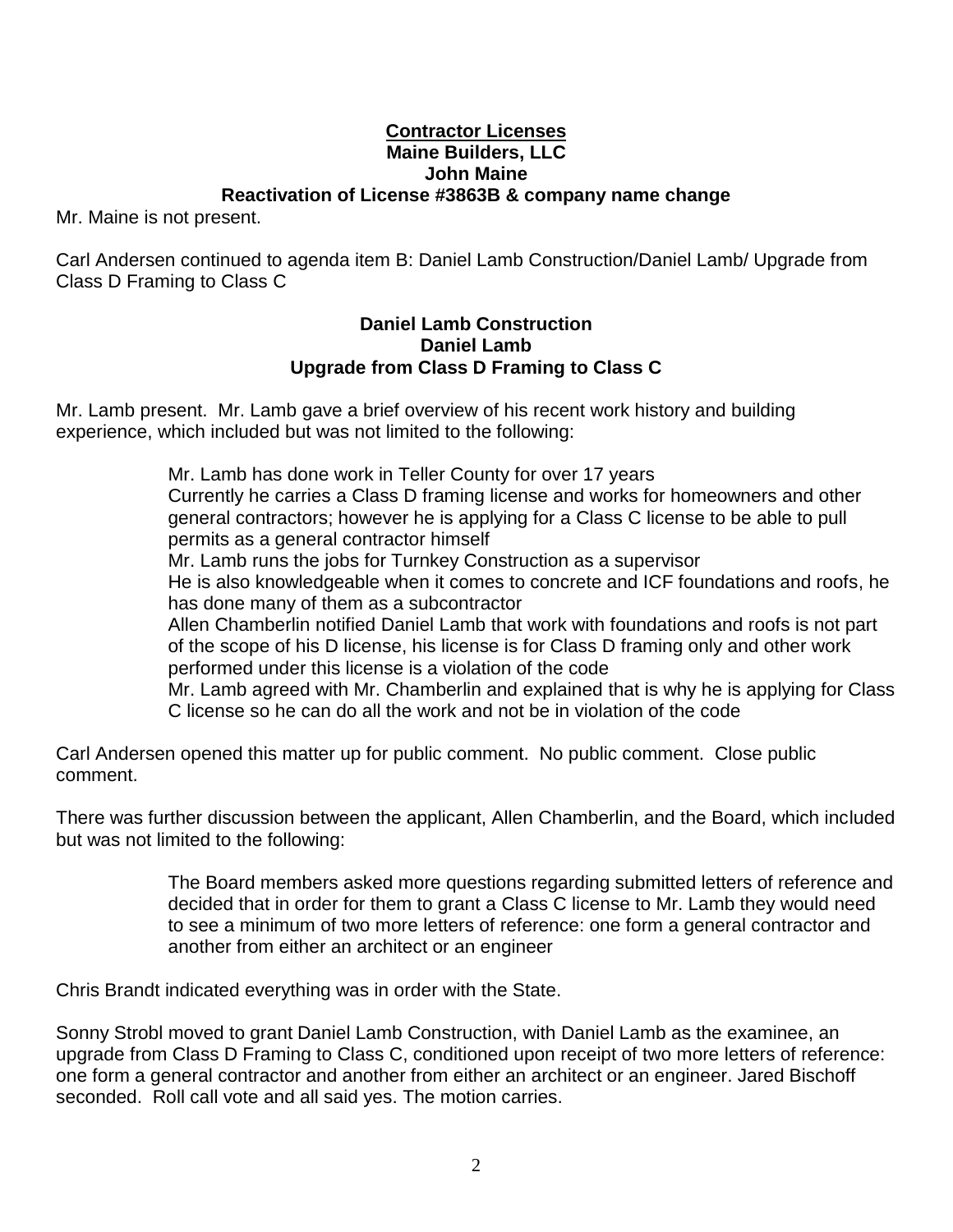# **Maine Builders, LLC John Maine**

## **Reactivation of License #3863B & company name change**

Mr. Maine present. Mr. Maine gave a brief overview of his recent work history and building experience, which included but was not limited to the following:

> Mr. Maine has been in Teller County for over 20 years, 10 years of which he has been a licensed contractor In 2008 he closed his company, Maine Homes, Inc., and put his license on hold, got a job with a different company and became an examinee for them After working for that company about 4  $\frac{1}{2}$  years, he decided to reopen his business again, but was not aware that he could reactivate Maine Homes, Inc. therefore he reopened under his new name Maine Builders, LLC in Teller County and Colorado **Springs**

There was further discussion between the applicant and the Board, which included but was not limited to the following:

The Board members noted that Teller County Building Department did receive an updated Certificate of Insurance stating "Commercial General Contractor" in the description of operations

Carl Andersen opened this matter up for public comment. No public comment. Close public comment.

Bert West moved to grant Maine Builders, LLC, with John Maine as the examinee, a reactivation of License #3863 Class B & a company name change. Jared Bischoff seconded. Roll call vote and all said yes. The motion carries.

# **Complaint Against Contractor**

## **Colorado Rescon/Jack Dennison/ License #27850B-1: Lance and Darlene Baker/ Permit #A45662/ 96 Apache Circle, Florissant, CO. 80816**

Carl Andersen announced this agenda item and addressed the Complainants Mr. Lance and Mrs. Darlene Baker and Contractor Mr. Jack Dennison, explaining the order in which the items will be presented and heard by the Board of Review:

> Staff presents the report Complainants identify themselves and give their presentation Contractor identifies himself, presents his team, and gives presentation The discussion opens for public comments on this matter Close public comments Rebuttal is given by complainants Rebuttal is given by contractor Board members consider the information presented, discuss matter and what action, if any is warranted Motion is made

Allen Chamberlin distributed additional documentation provided to him shortly before the meeting by the complainants.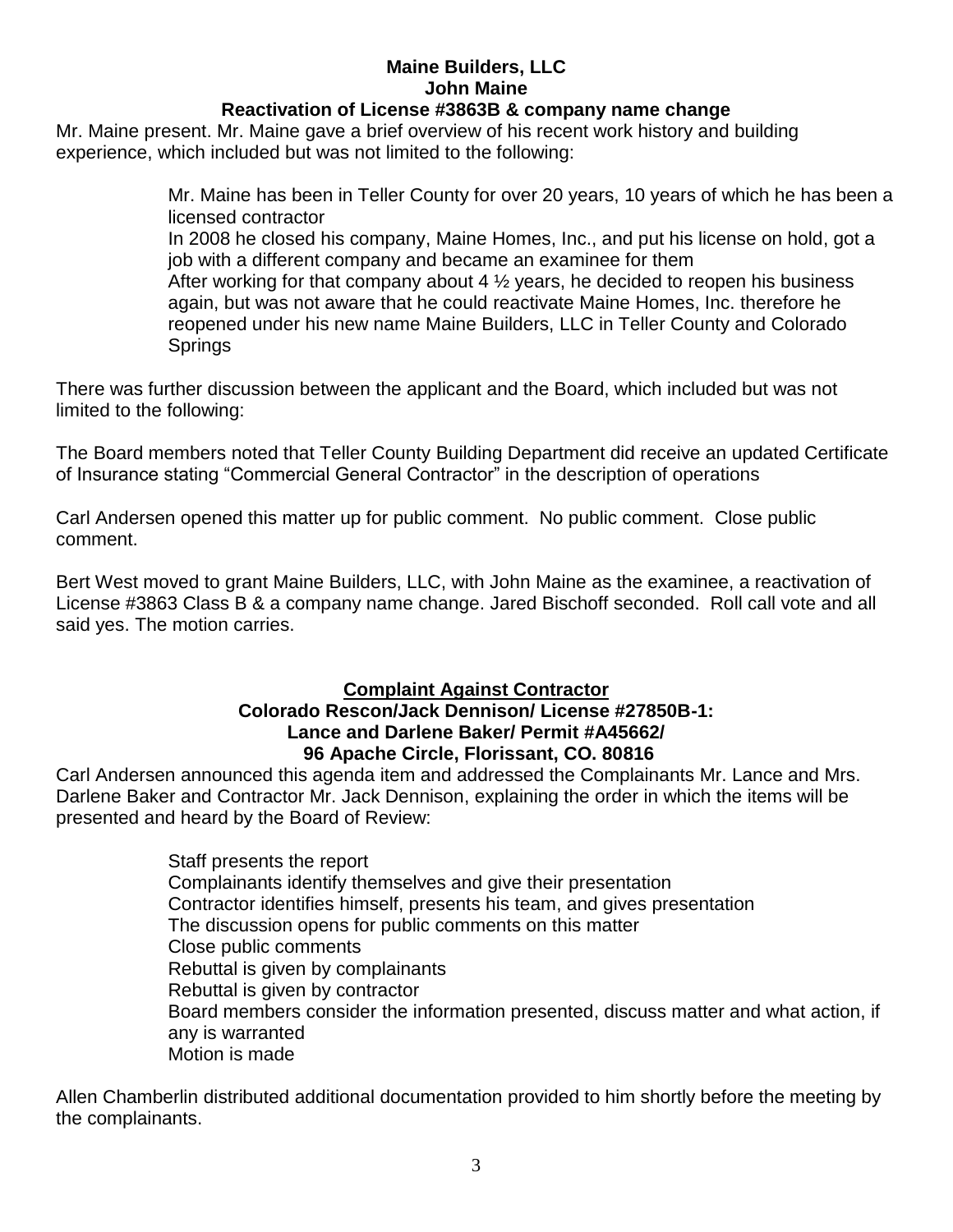Olya Sharonova informed Mr. Andersen that she had photographs available for the Board members to view if needed.

Allen Chamberlin reviewed the staff report presented and explained that Mr. Baker contacted him and they had a discussion about the work that was being performed on his home.

Mr. Chamberlin stated that he had discussed this project with the inspectors and they agreed that this job was in disarray. The plans were reviewed, inspections looked over and several discussions occurred between the staff and Mr. Chamberlin.

Mr. Chamberlin stated that Mr. Baker and Mr. Chamberlin then discussed options including the process for the contractor complaint, and even though Mr. Baker delayed filling the complaint originally due to VA investigation he moved forward with it.

Mr. Chamberlin stated that it was reported to the Building Department that the contractor started work one month before the permit was issued. Demolition was performed and no permit pulled. The construction work done was less than the acceptable minimum, electrical work failed for numerous violations, accessibility requirements were not met, and the contractor added footings in the crawlspace for a roll-in shower and did not do a Change Order. Also during one of the inspections it was discussed with the contractor that several piers were not in the right place for supporting posts, and even though the inspector approved the pier holes he stated that if the piers were sufficiently off center then engineering approval would be required.

Mr. Chamberlin stated that in the meeting with the Colorado Rescon, LLC Mr. Jack Dennison stated to Mr. Chamberlin and Jim Harris that he would not have any more issues with his supervisor of this project, because he was no longer with the company. Also in his statements to staff he explained that the supervisor had been let go due to many mistakes with this project.

Mr. Chamberlin stated that it is the strong suggestion from the Building Department to the Board members to impress upon the contractor the importance of managing Colorado Rescon, LLC's projects with more oversight.

Mr. Chamberlin stated that it is the responsibility of the general contractor and sub contractors to be aware of the codes and procedures of the areas they work in. Mr. Chamberlin also pointed out that although Mr. Dennison's letter stated that his company has done twenty projects for the disabled veterans without any incidents, however Mr. Dennison has multiple violations on this project. Mr. Chamberlin stated that it is the Building Department's recommendation to the Board of Review to give Colorado Rescon, LLC, examinee Jack Dennison a written letter of violation to be placed in his contractor file for two years.

Complainants Mr. Lance and Mrs. Darlene Baker identified themselves and gave their presentation that included but was not limited to the following:

Mrs. Baker has the power of attorney to act on behalf of Mr. Baker

She has been a contractor for 17 years, working closely with engineers and architects in commercial and residential fields

This project was approved by the VA for Mr. Baker so he will be able to get around if his MS disease comes back and if he will be confined to a wheelchair

Originally the homeowners went with the different contractor, however after that contractor suspended his contract with the VA, a year later they went with Colorado Rescon because the contractor was already approved by the VA

The project process started in 2011

Colorado Rescon did not leave them with a functional house, and after letting them know in May that the job would only take 3-4 weeks, however the job was still not done after 6 months

Some contractors working on the job were not licensed

The deck and ramps were constructed not according to building code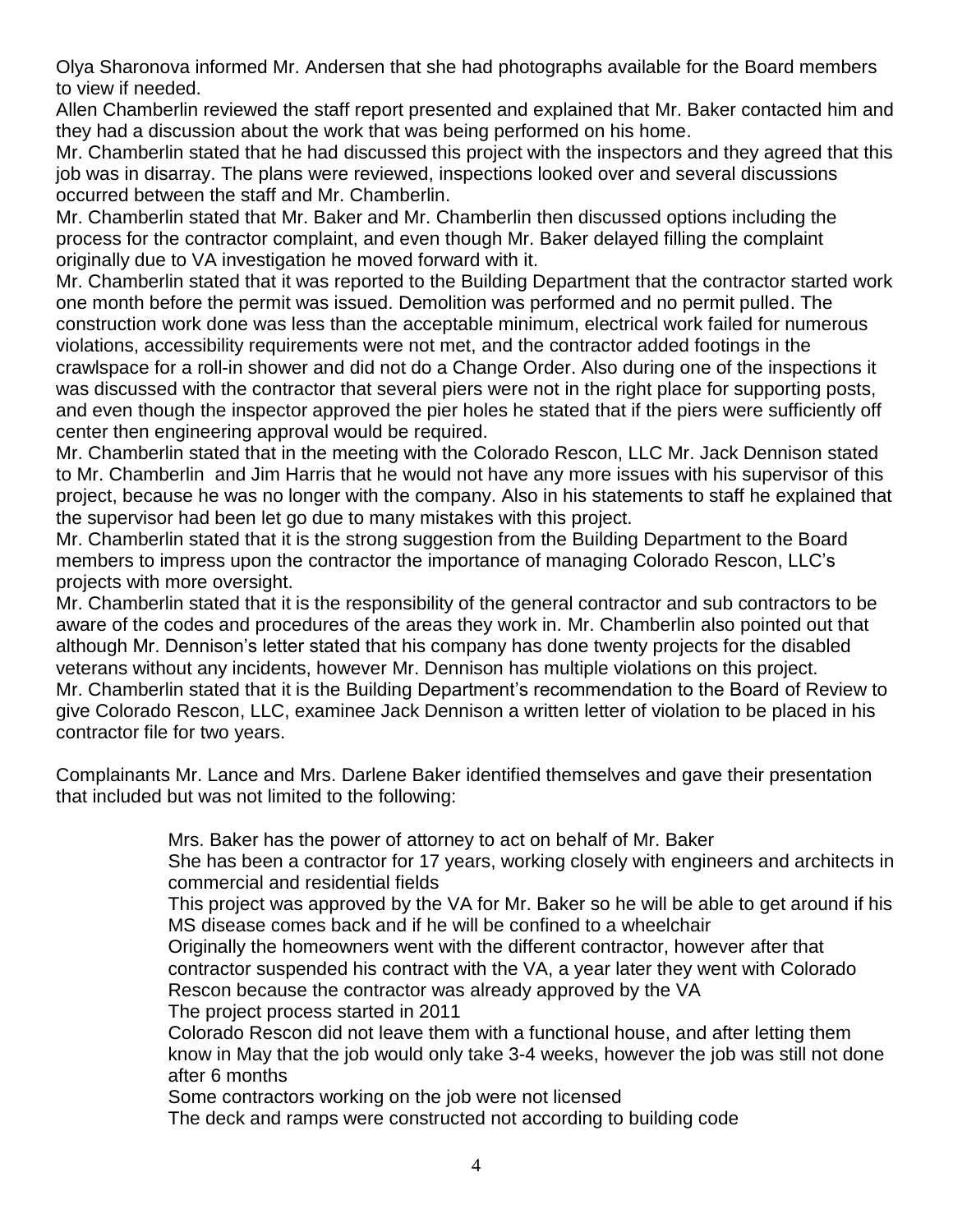All County inspections performed failed, even the ones that were partially passed at first Piers were not the right size and depth at first, they had to be re-dug and re-inspected, after the pier holes passed initial inspection the piers got filled with debris from September heavy rains making the piers 15" average in depth (engineering report was provided to the Board members)

When the framing of the deck was done, the location of most piers was off by significant amounts from the posts, a lot more than the 30% allowed by code

The piers were not tamped and currently the concrete is crumbling making the brackets supporting the posts visible

The ADA entry ramp measured 31.5" wide after it was completed and had no required handrail; minimum width required for the ramp is 36"

Deck also had insufficient turning radius at the top of the ramp

They had been living in the trailer, because their house was unsafe, it had no functional bathrooms and kitchen, the work was done at the demolition phase and many areas are still unusable

The contractor never finished the secondary fire exit door per plans

New framing was done with 2x4 studs even though the house construction is 2x6 studs, the floor joists were cut, not repaired and left unsupported in both bathrooms and after talking to the engineer and new contractor the joist's repairs will require engineering Electrical inspection failed due to numerous items

The communication between the homeowners and the contactor really started to break down

Mrs. Baker stated that after contacting previous clients of Colorado Rescon she found at least 12 names of homeowners that had numerous complaints again him

There was further discussion between the complainants, the Board, and Allen Chamberlin that included but was not limited to the following:

> The last time Colorado Rescon was on the property they did work for about 8 days and after that the owners and the contractor terminated their contract, shortly after the compliance inspection was performed by the Building Department

> During the compliance inspection the Electrical inspector did not go into the attic or crawlspace, it was stated by Allen Chamberlin that that type of work gets inspected as further electrical inspections get performed

Mr. Chamberlin went over the compliance inspection, identifying issues and concerns of the inspectors

Secondary exit door was fixed about a month ago by the new contractor

Mr. Baker stated that he did not know that a complaint can be filed against the electrical contractor as well

Clarification was made to the Board by Mr. and Mrs. Baker, they stated that the contractor was hired to build a deck, two ramps, an island in the kitchen, widen doors, make an accessible bathroom, and install hardwood floors throughout for easier roll of a wheelchair

Contractor was completely responsible for the submittal of plans, Patriot Construction which drew the plans is a part of the Colorado Rescon, LLC

Plans did not show the cut in the bathroom floor and pads under shower, decks were redesigned to meet Teller County standards, so no engineering was required The actual scope of work performed on the project was larger than shown on the submitted plans, and some additions required engineering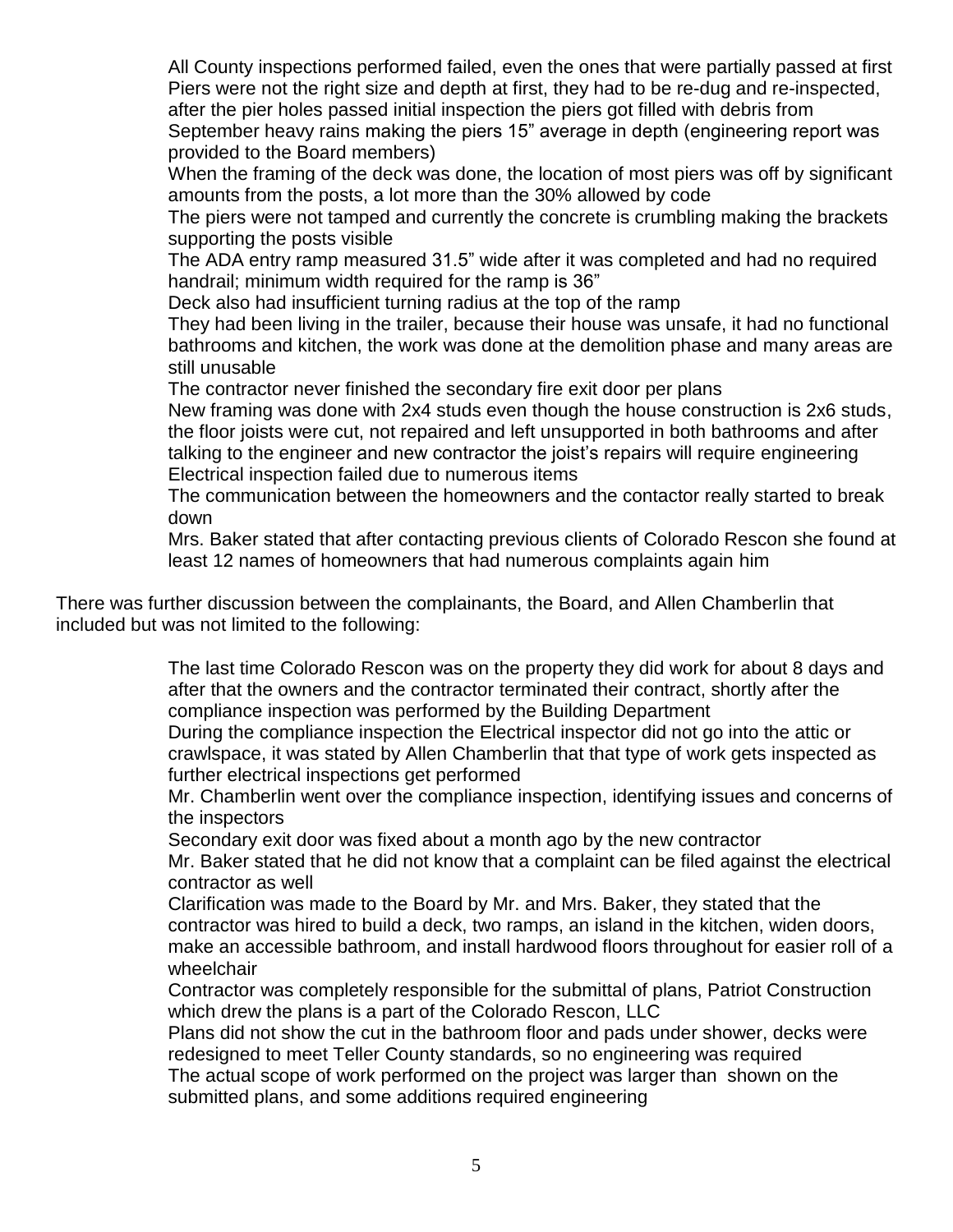Board of Review members looked at Teller County's set of building plans for this project and photographs submitted by the complainants.

There was further discussion between the complainants, the Board, and Allen Chamberlin that included but was not limited to the following:

> Accessible ramp was not built according to the plans and was only 3' wide The complainants stated that they have a new contractor on the permit; however he has not done any structural work yet, just a few items to make the house safer The new contractor name is Sunflower Construction

Contractor Mr. Jack Dennison (the owner of the company) and his team (Larry Esposito (construction manager), Sean Foley (site foreman), and Chad Brace (designer and large damage estimator) identified themselves, and gave their presentation that included but was not limited to the following:

> Mr. Dennison is licensed in 14 municipalities from Douglas County to Trinidad and Las Animas

Larry Esposito was involved with Mrs. Baker on almost a daily basis, most frequently by phone or e-mail, and it was his responsibility to oversee the project

Sean Foley was the site foreman and was on the site literally every day and that both of these men are former licensed general contractors and each of them are business owners

Chad Brace is the designer and large loss estimator, and he designed the project, created the drawings and submitted them for approval

Patriot is a division of Colorado ResCon, with the work that they do specifically for the Veterans Administration

20 other projects were done successfully for the Veterans Administration Preferred contractor for 27 major insurance companies

Have been noted in the their field as a leader, received 2012 Best in Business, awarded the Golden Hammer; putting them in the top 5% of the top 5% of contactors in America

There was further discussion between Mr. Jack Dennison, his team, the Board, Building Inspectors, and Allen Chamberlin that included but was not limited to the following:

> Mr. Dennison acknowledged that they started work without a permit, the permit was not issued at that time until it had corrections, they resolved the issues shortly, picked up the permit and posted it as required by Teller County

> Mr. Chamberlin stated the plans did not show all the entire scope of work, a major part being the bathroom shower cut joists and new piers added for support

Several electrical inspections were failed due to multiple items

Mr. Wilson stated that he saw multiple areas of the same violation (wires installed incorrectly down the studs throughout the house), wires not in proper boxes, wiring looked poor, possibility of splices instead of junction boxes in the attic and crawlspace, staples smashed over the wires sideways; also the work was not complete and the contractor was not ready for the electrical rough inspection when it was called for Mr. Esposito stated that there was some electrical work done by him, and not an electrical contractor after demolition of the kitchen island

Mr. Chamberlin highlighted for Mr. Dennison the accessibility items that were not in compliance

Mr. Dennison stated that they had submitted the plans containing 7 pages, not 6, and the missing page had the accessibility items on it, however they did not notice that page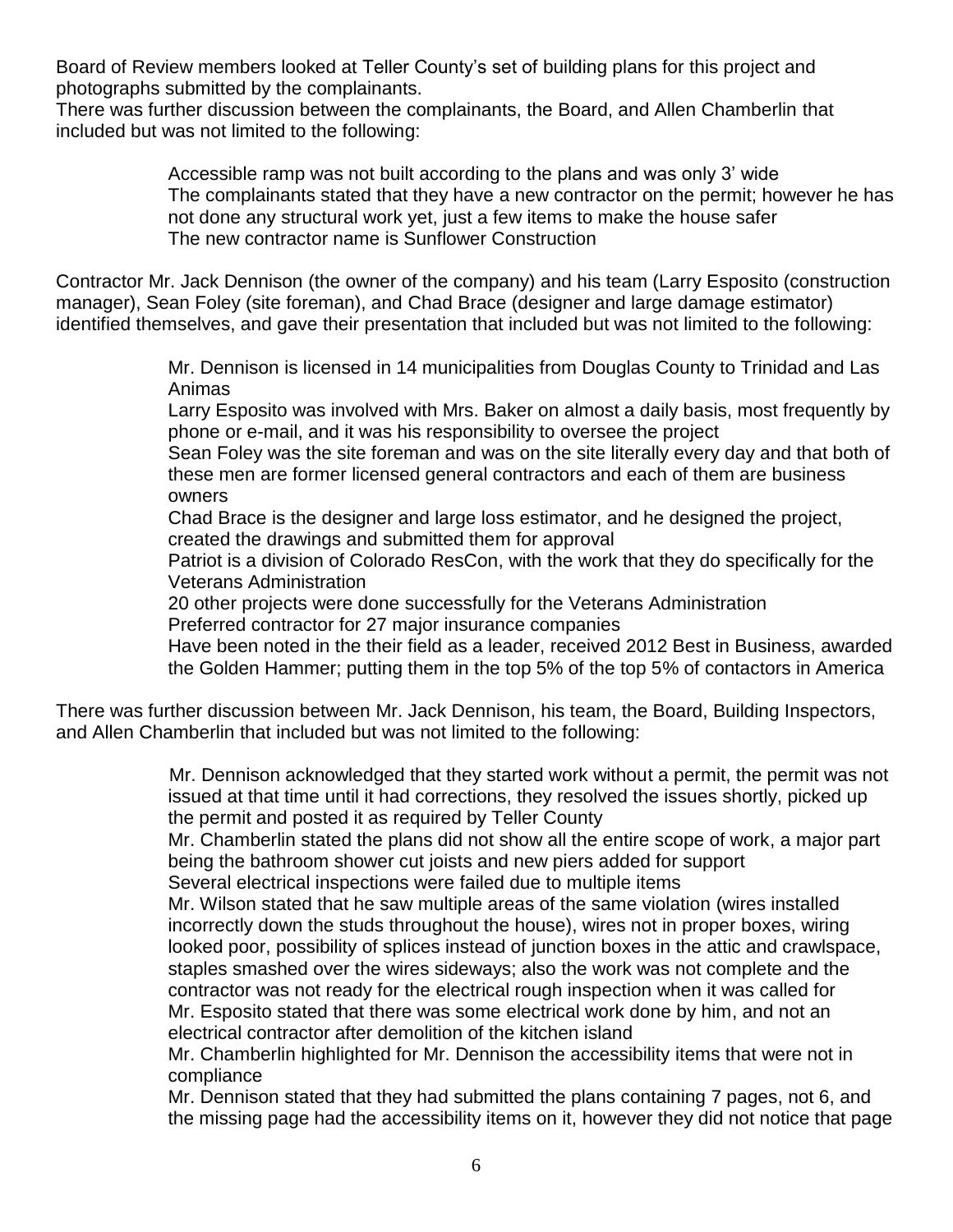missing till after the complaint was filled and they met with the building official and building inspector, he also added that they do know ADA requirements Mr. Chad Brace stated that the missing page showed the alteration to the bathroom floor, but it was not engineered

Mrs. Sharonova stated for the record that she never saw the pages in question Mr. and Mrs. Baker stated that they have the job set of plans but they only have 5 pages and that set of the plans was not present at the Board meeting

Mr. Chad Brace agreed that the review had two corrections, and the plans were released with a lot of notes regarding accessibility due to not enough information provided and short time frame of the project, he also acknowledged making a statement to the plans examiner to their ability to follow accessibility codes properly

Mr. Chamberlin commented to that ability as well, reminding the contractor that after 20 some projects every contractor at that jobsite should have been very familiar with accessibility codes and the work performed did not reflect it

Mr. Chamberlin stated that Teller County follows ANSI code requirements in commercial and residential construction; if accessibility is required in an area that area shall fully comply

Mr. Dennison replied that this is the first project they have done that required ANSI, in other projects dealing with the VA they followed the codes of specially adaptive housing (SAH), and the VA allowed homeowners to waive the full compliance to accessibility like a 5' turn around radius in the bathroom

No letter from the VA stating that was provided to the parties

Mr. Harris commented on the issue, explaining that he stated clearly to Mr. Foley at the jobsite that the washer and dryer cannot be put back in the bathroom and that the VA cannot override Teller County's adopted ANSI codes

Mr. Harris also stated that during the inspection of the bathroom the plans on site only had 3 pages, they showed a before and after bathroom, but no washer or dryer were on either plans; Mr. Foley was informed to get a full set copied from the Teller County Building Department if the rest of the pages could not be located

Mr. Chamberlin shared his concern with other accessibility issues as well as the bathroom, stating to the contractor that if they were building to SAH, they should have provided the office with those codes for a review and comment

Mr. Dennison agreed, and Mr. Esposito stated that when they did a project in Pikes Peak Regional, the only item they provided them was the VA booklet on all the heights and widths

There was further discussion between Mr. Jack Dennison, his team, the Board, Building Inspector Mr. Harris, and Allen Chamberlin that included but was not limited to the following:

> Mr. Foley stated that decks and piers originally were not done to code, the construction was poor quality, when he joined the project they had to rebuild the decks and redo the piers

Second inspection on piers were partial, at the following inspection Mr. Harris stated that the piers were significantly off center from the posts, some almost 50% off, a few solutions were discussed including an engineering letter, the contractor acknowledge the issue and agreed it needed to be fixed

Mr. Esposito stated that a lot of issues occurred during the demolition phase prior to him being on this job, the new crew addressed the bathroom issue by adding the piers and deviating from approved plans

Contractor started the job in May and was off the project in August of 2013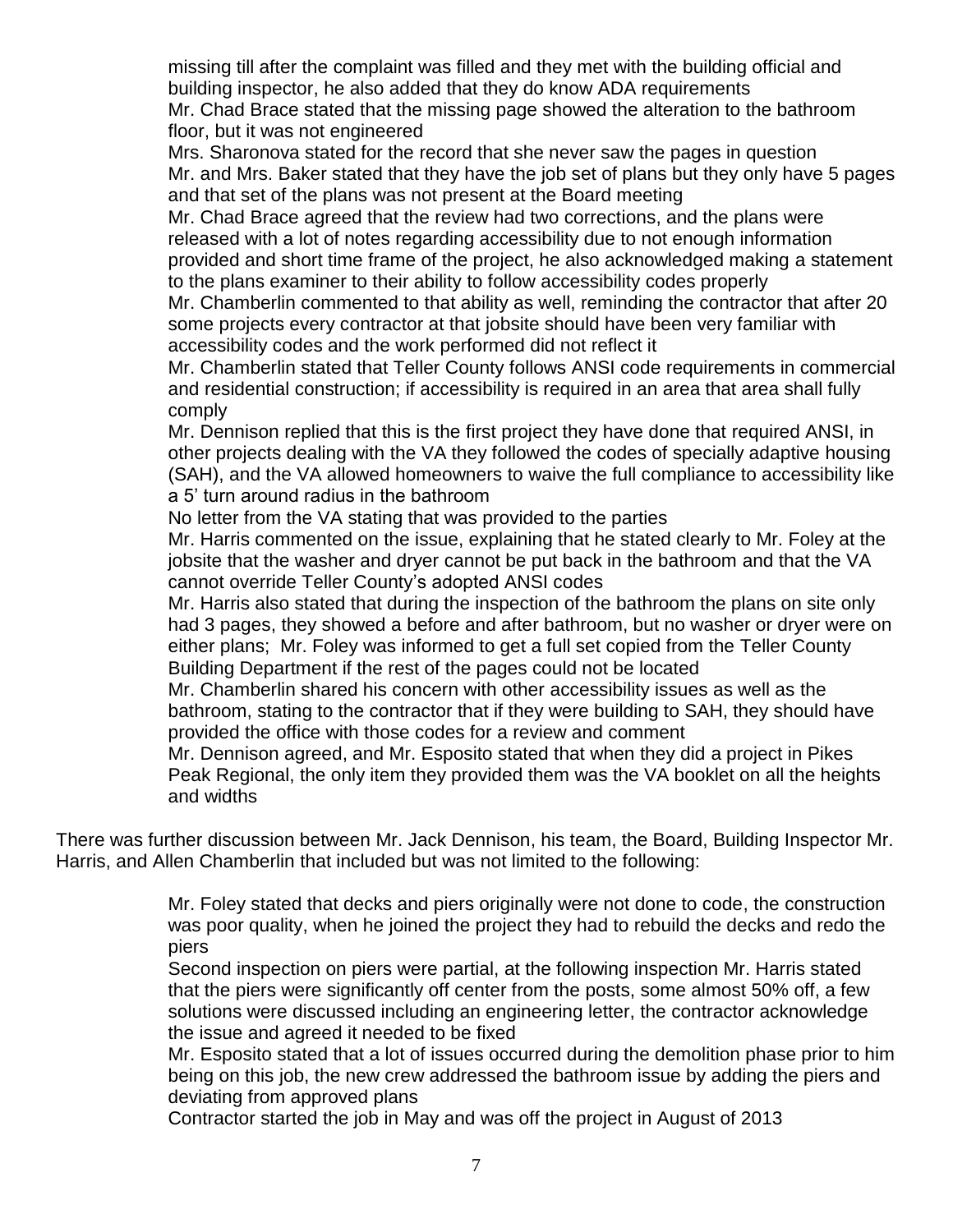Patrick Egan was originally the contact for the project and responsible for the submittal of the plans, he was discharged from the company

Carl Andersen opened the matter up for public comment. No public comment. Close public comment.

Complainants Mr. Lance and Mrs. Darlene Baker provided the Board with their rebuttal that included but was not limited to the following:

> The house had no functional bathrooms because the floor joists were cut and the floor of the second bathroom was compromised, the owners moved back into the house on November 20, 2013, and were able to take showers only due to new contractor putting two 20-ton jacks underneath the bathroom floor Mr. Baker stated that the newly provided invoice from the new contractor and a letter from the engineer address all the items that are still outstanding and require fixing Building plans approved by Teller County were never provided to the owners Owners cannot terminate the contract with the VA contractor VA cannot override accessibility requirements

Bert West left the meeting at 4:54 pm. Carl Andersen appointed alternate member Steve McCann as a voting member for the rest of today's meeting. It was noted that Steve McCann was present during the entire meeting.

There was further discussion between the complainants, the Board, and Allen Chamberlin that included but was not limited to the following:

> Mrs. Baker stated that the workers on the jobsite were not licensed The contract was for two-phase project; however the second usable bathroom was demoed at the same time All demolition work inside and outside was performed before the building permit was pulled, when the island was removed the kitchen circuit blew and she still maintains it is not operational The contractor was planning on installing the washer and dryer back into the bathroom after all inspections were passed VA inspector failed the piers and the construction of the deck House still has a lot of debris from the construction Mrs. and Mr. Baker stated that the recommended letter of reprimand is not enough

Contractor Mr. Jack Dennison and his team provided the Board with their rebuttal that included but was not limited to the following:

> Electrical work was done by a licensed electrical contractor Master bathroom was demoed at the same time at the owner's request Contractor stated that regarding the major pier issue, they were not finished fixing it Mr. Dennison stated that the owners terminated their contract, and that this was the worst project they were ever involved in

Discussion occurred between the Board members and Allen Chamberlin on the provided information by the complainants and the contractor, which included but was not limited to the following:

> Dan Wilson and Jim Harris performed the compliance inspection Demo permit was never pulled